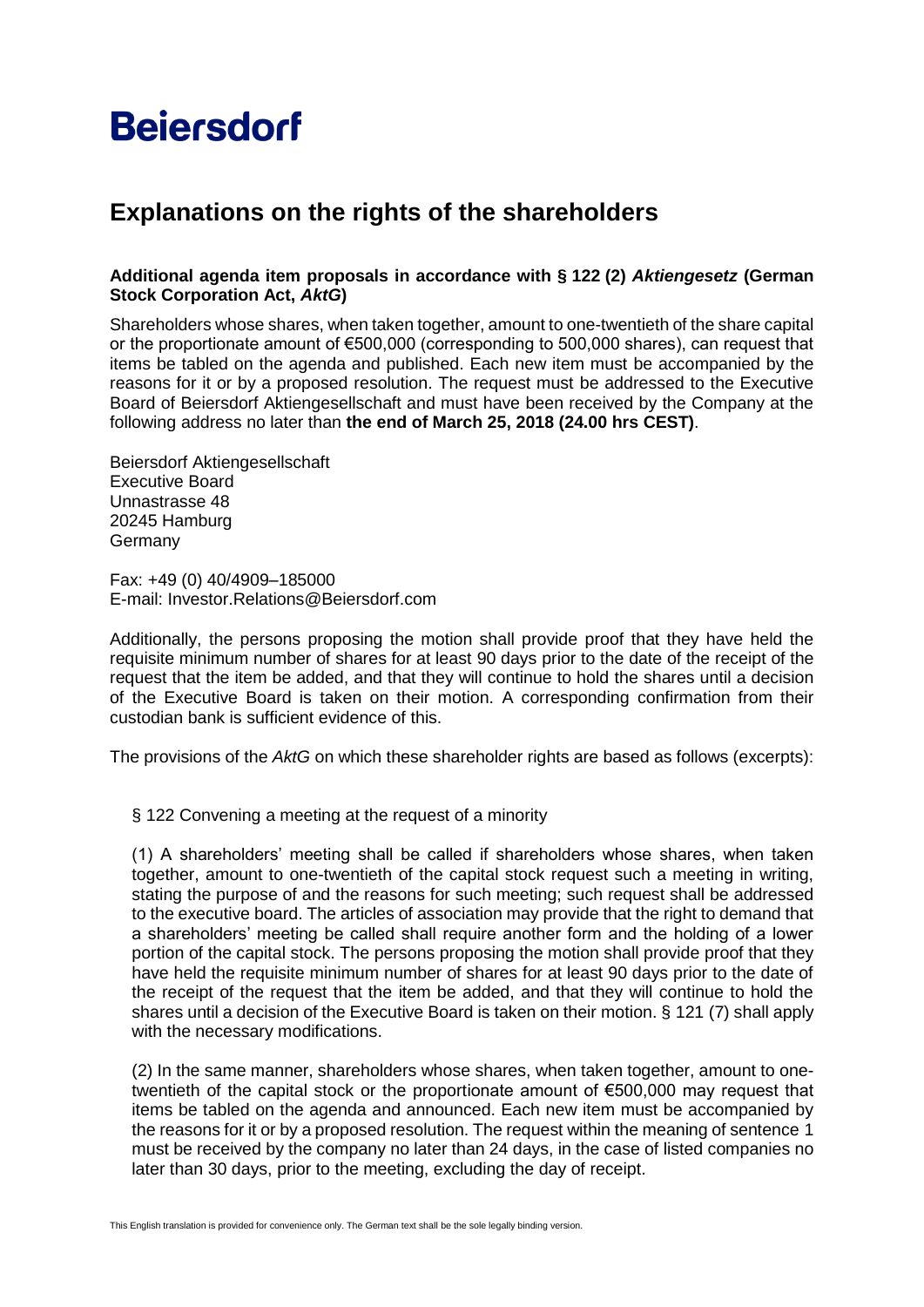Unless they were already published at the time of the notice convening the Annual General Meeting, additions to the agenda that are required to be published shall be published immediately following receipt of the request in the *Bundesanzeiger* (Federal Gazette) and shall be distributed throughout Europe. In addition, they shall be made available on the Company's website at www.Beiersdorf.de/Hauptversammlung (see www.Beiersdorf.com/ Annual General Meeting for the English translation) and communicated to the shareholders.

#### **Countermotions and proposals for elections by shareholders in accordance with §§ 126 (1), 127** *AktG*

Shareholders can submit countermotions to proposals made by the Executive Board and/or the Supervisory Board on specific agenda items. If the Company is to make countermotions available before the Annual General Meeting, the reasons for the countermotions must be given and they and the countermotions must be submitted to the following address. Countermotions that are otherwise addressed cannot be considered.

Beiersdorf Aktiengesellschaft Investor Relations (Bf. 86) Unnastrasse 48 20245 Hamburg Germany

Fax: +49 (0) 40/4909–185000 E-mail: Investor.Relations@Beiersdorf.com

Shareholder agenda motions requiring to be made available will be published without undue delay on the Company's German website at www.Beiersdorf.de/Hauptversammlung (see www.Beiersdorf.com/Annual General Meeting for the English translation) together with the shareholder's name and the reasons for the motions requiring to be made available, provided that the motions together with the reasons for them are received by the Company no later than **the end of April 10, 2018 (24.00 hrs CEST)**. Any management statements will also be published on the above-mentioned website.

A countermotion and the reasons for it need not be made available by the Company if:

- 1. making them available would render the Executive Board criminally liable;
- 2. the countermotion would result in a resolution of the Annual General Meeting that would be illegal or would violate the Articles of Association;
- 3. the reasons contain statements which are manifestly false or misleading in material respects, or which are libelous;
- 4. a countermotion by the shareholder concerned based on the same facts has already been made available to an Annual General Meeting of the Company pursuant to § 125 *AktG*;
- 5. the same countermotion by such shareholder based on essentially identical reasoning has already been made available pursuant to § 125 *AktG* to at least two Annual General Meetings of the Company within the past five years and less than one-twentieth of the share capital represented at such annual general meetings has voted in favor of such countermotion;

This English translation is provided for convenience only. The German text shall be the sole legally binding version.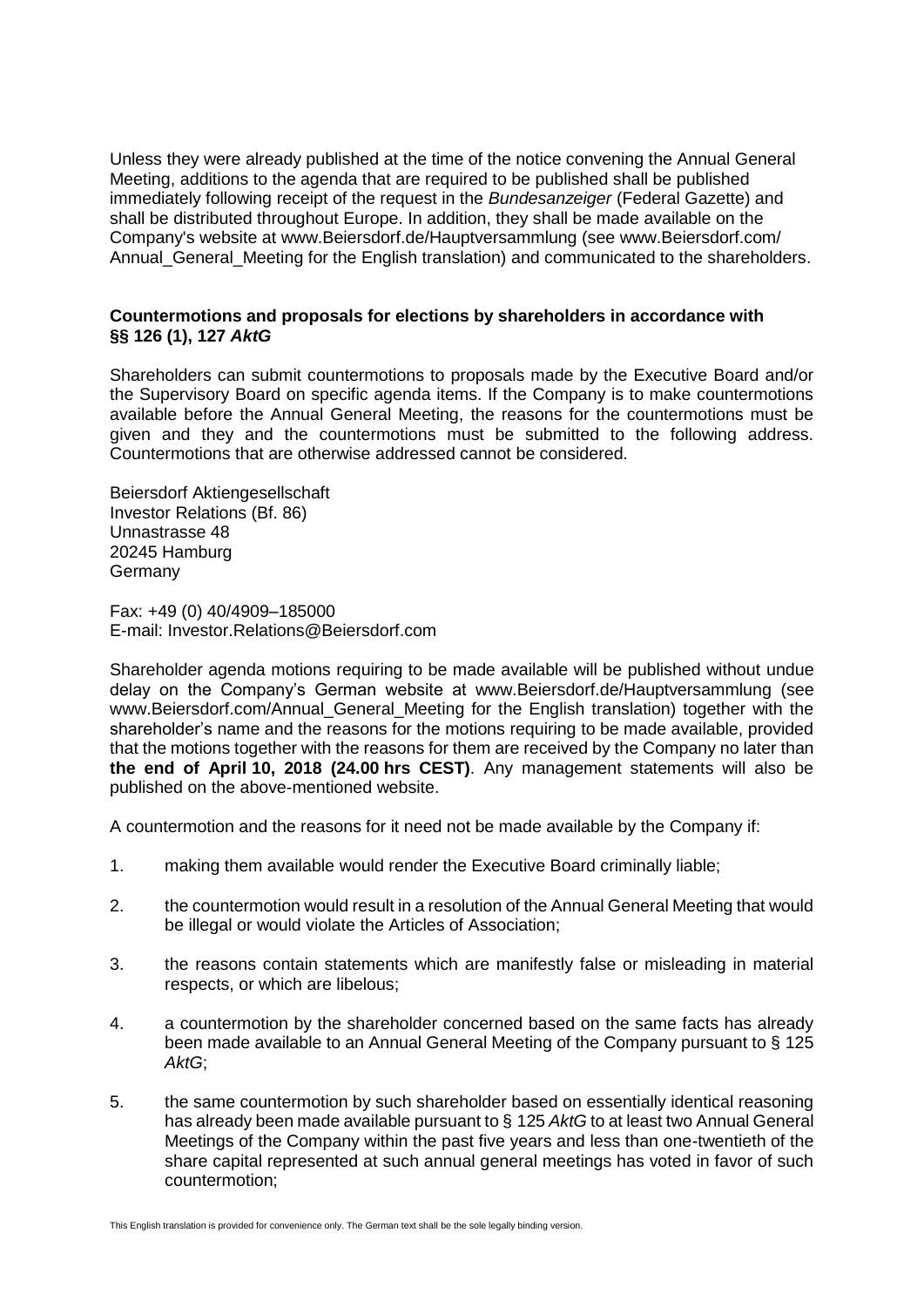- 6. the shareholder indicates that he/she will neither attend nor be represented at the Annual General Meeting; or
- 7. the shareholder has failed to make or cause to be made on his/her behalf a countermotion communicated by him/her at two annual general meetings within the past two years.

The reasons for the countermotion need not be made available if they exceed a total of 5,000 characters in length.

The previous statements shall apply with the necessary modifications to shareholder proposals for elections to the Supervisory Board or for elections of external auditors pursuant to § 127 *AktG* as well as to making such proposals available. No reasons need to be provided for shareholder proposals for elections.

Moreover, the Executive Board is not obliged to make available proposals for elections to the Supervisory Board or for elections of external auditors if such proposals do not contain the name, occupation, and place of residence of the candidates proposed; in the case of a legal entity the commercial name of the company concerned and its registered office, and, in the case of proposals for election to the Supervisory Board, information on the candidate's membership of other supervisory boards prescribed by law. Information on memberships of comparable domestic and foreign corporate supervisory bodies of commercial entities should be enclosed.

If several shareholders submit countermotions for resolution in respect of the same subject matter or make the same proposals for election, the Executive Board may combine such countermotions or proposals for election and the respective reasons.

### **Right to information in accordance with § 131 (1)** *AktG*

Any shareholder who requests information on Company matters from the Executive Board at the Annual General Meeting must be provided with such information to the extent that it is required for an adequate assessment of an item on the agenda. The obligation to provide information also applies to the legal and business relationships of the Company with an affiliated company as well as the position of the Group and of the companies included in the consolidated financial statements, to the extent that this information is required for an adequate assessment of an item on the agenda.

The Executive Board may refuse to provide information only for the following reasons:

- 1. to the extent that providing such information is, according to sound business judgment, likely to cause not immaterial damage to the Company or an affiliated company;
- 2. to the extent that such information relates to carrying amounts for tax purposes or the amount of specific taxes;
- 3. with regard to the difference between the carrying amount of items in the annual financial statements and a higher value of such items, unless the Annual General Meeting adopts the annual financial statements;
- 4. with regard to the accounting policies, to the extent that the disclosures on such policies in the notes suffice to provide a true and fair view of the Company's net assets, financial position, and results of operations within the meaning of § 264 (2) *Handelsgesetzbuch* (German Commercial Code, *HGB*); the foregoing shall not apply if the Annual General Meeting adopts the annual financial statements;

This English translation is provided for convenience only. The German text shall be the sole legally binding version.